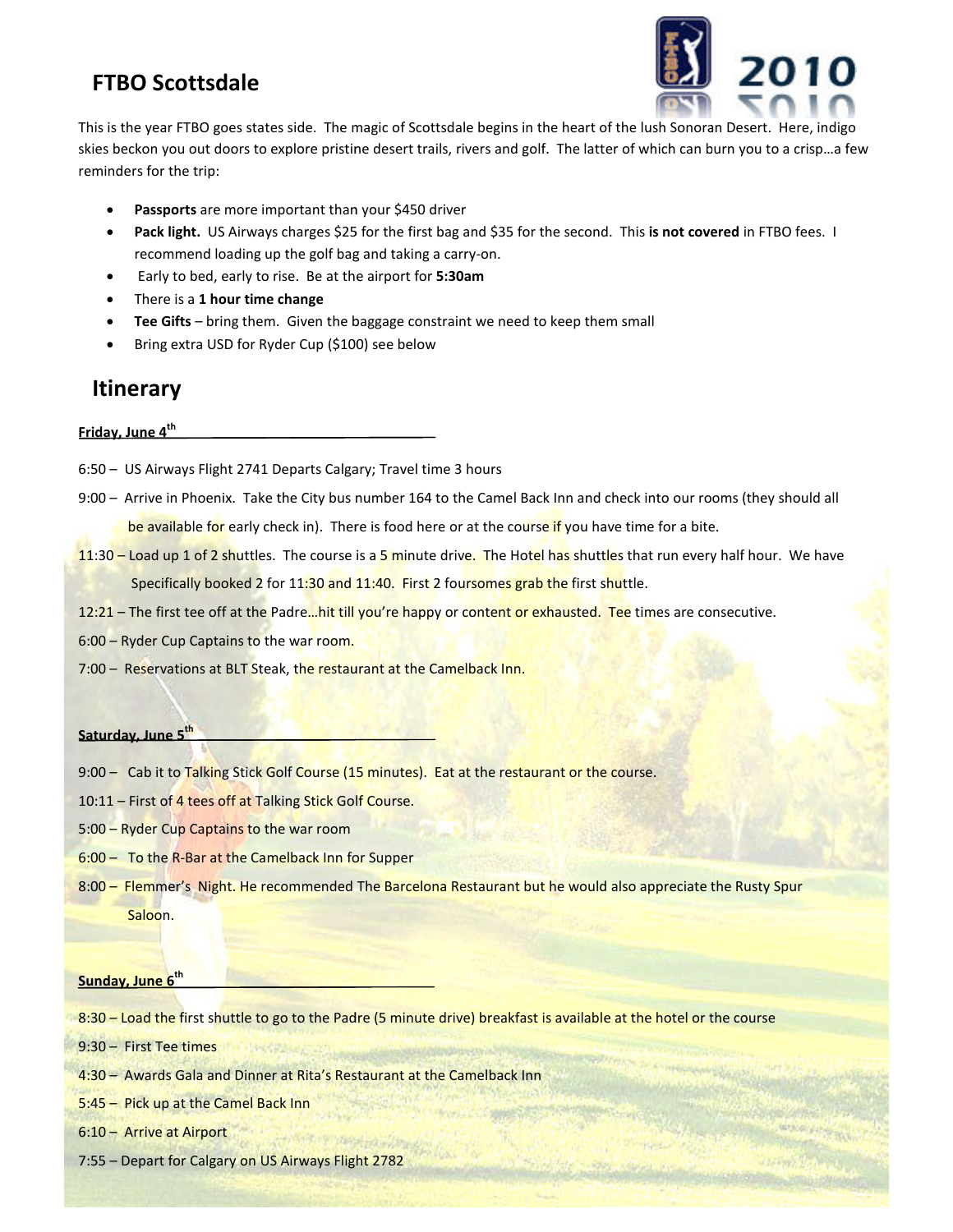11:55 – Arrive in Calgary excited for Monday. Monday.

### **Accomodations**

The much-anticipated \$50 million renovation of Camelback Inn, a JW Marriott Resort has been unveiled and because they don't allow you to throw chairs in the pool from the balcony, Lubie decided not to come.



## **Disco's Checklist**

- Tooth brush You never know when you're going to puke in a box
- License You never know when you're going to need to cut a lime
- License You never know when you're going to need to cut a lime<br>• Passport You never know if your rookie card will be declined at check-in
- Advil For most this will be a life savor
- Camera- You never know when you will need to confirm with Disco "it really happened" Blackberry's are the best option for this! this will be a life savor<br>ver know when you will need to confirm with Di<br>or this!<br>everyone's wives will think we're going golfing
- Clubs- That way everyone's wives will think we're going golfing
- Trunks Most resorts have pools in PHX and being 110 it might be a good option to cool down
- Brazilian wax You know you're going to have some serious a\$\$ swass in that heat. So call Dan for details, Lori has got a good place if you're interested. Trunks - Most resorts have pools in PHX and being 110 it might be a good option to cool down<br>Brazilian wax - You know you're going to have some serious a\$\$ swass in that heat. So call Dan for details,<br>Lori has got a good p
- Tee Gifts Not sure if Sledzy has reminded everyone, but we normally bring a tee gift.
- Suntan lotion- Even if you don't need it……. Still works as lube

*"Golf and sex are about the only things you can enjoy without being good at." "Golf are things you can enjoy Jimmy Demaret*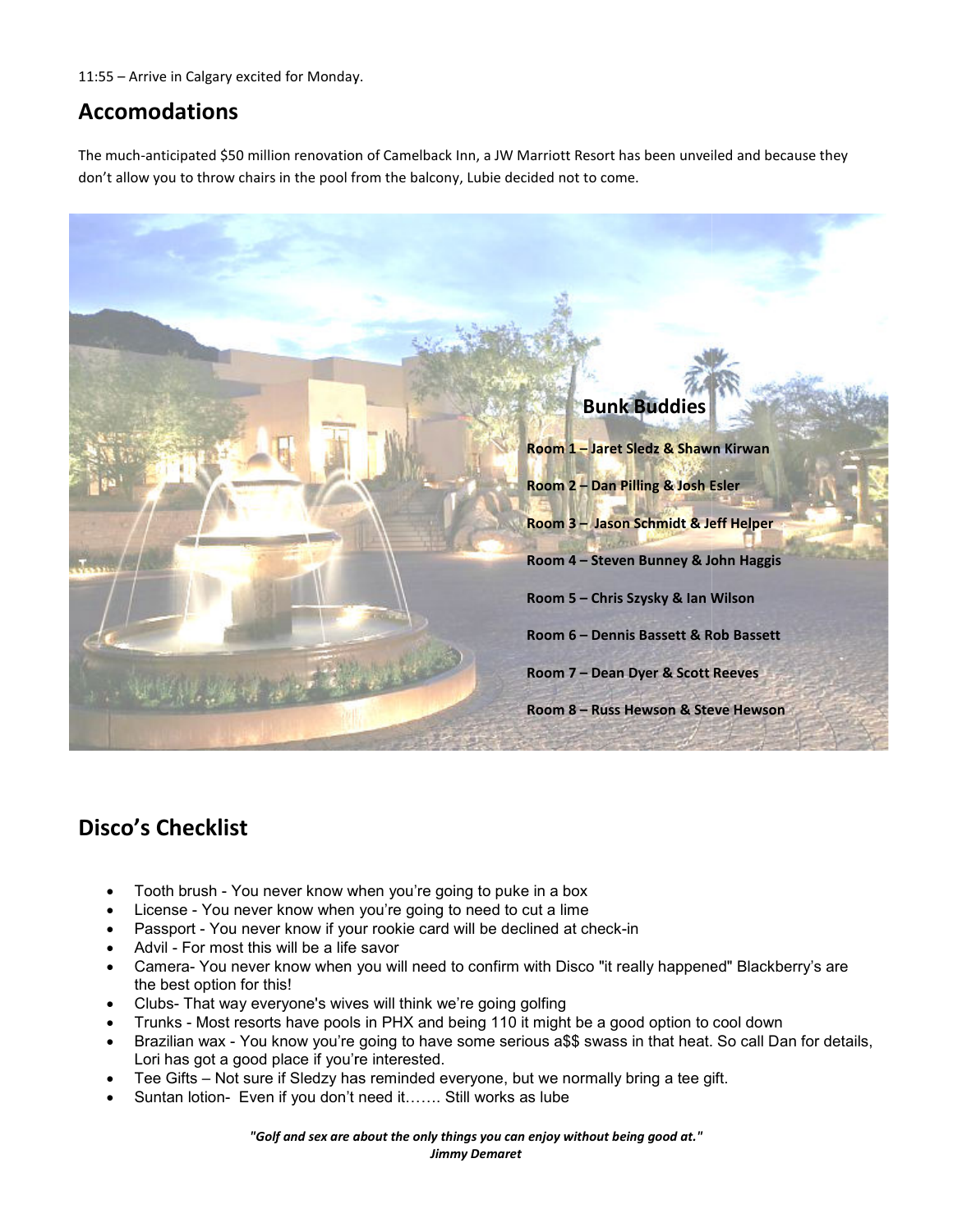## **The Ryder Cup**

After Friday's round, Captains Jaret Sledz & Jason Schmidt will be drafting two teams. These teams will compete on Saturday & Sunday for bragging rights (& a bit of cash). So you only have a 1-in-16 chance of winning the FTBO, but you have a 50% chance of becoming a Ryder Cup Champion!

### **THE RULES**

2 Day Ryder Cup Format 12 Matches will be played – Each Match is worth 1 Ryder Cup point. 6.5 points are required to win the FTBO Ryder Cup. (As always, all Matches are based upon Handicap Adjusted Scores)

#### **MATCH SCORING:**

The objective is to win as many holes as you can.

- Each hole is worth 1 point (holes can be halved)
- Win the most holes… win the Match

### **SATURDAY**

The objective is to win as many holes as you can. The format: On each hole, there are 2 ticks available;

- The highest scores on each team will compete for a tick, and;
- The lowest scores from each team will compete for a tick.

#### **SUNDAY:**

These matches are individual. (One tick per hole)

Good Luck Gentlemen!

| <b>Team Sledz</b>             | VS. | <b>Team Schmidt</b>         |  |  |
|-------------------------------|-----|-----------------------------|--|--|
| (Each match is worth 1 point) |     |                             |  |  |
| Saturday:                     |     | 4 Team Matches              |  |  |
| Sunday                        |     | 8 Individual Matches        |  |  |
| <b>12 Matches in Total</b>    |     | 6.5 points required to win. |  |  |